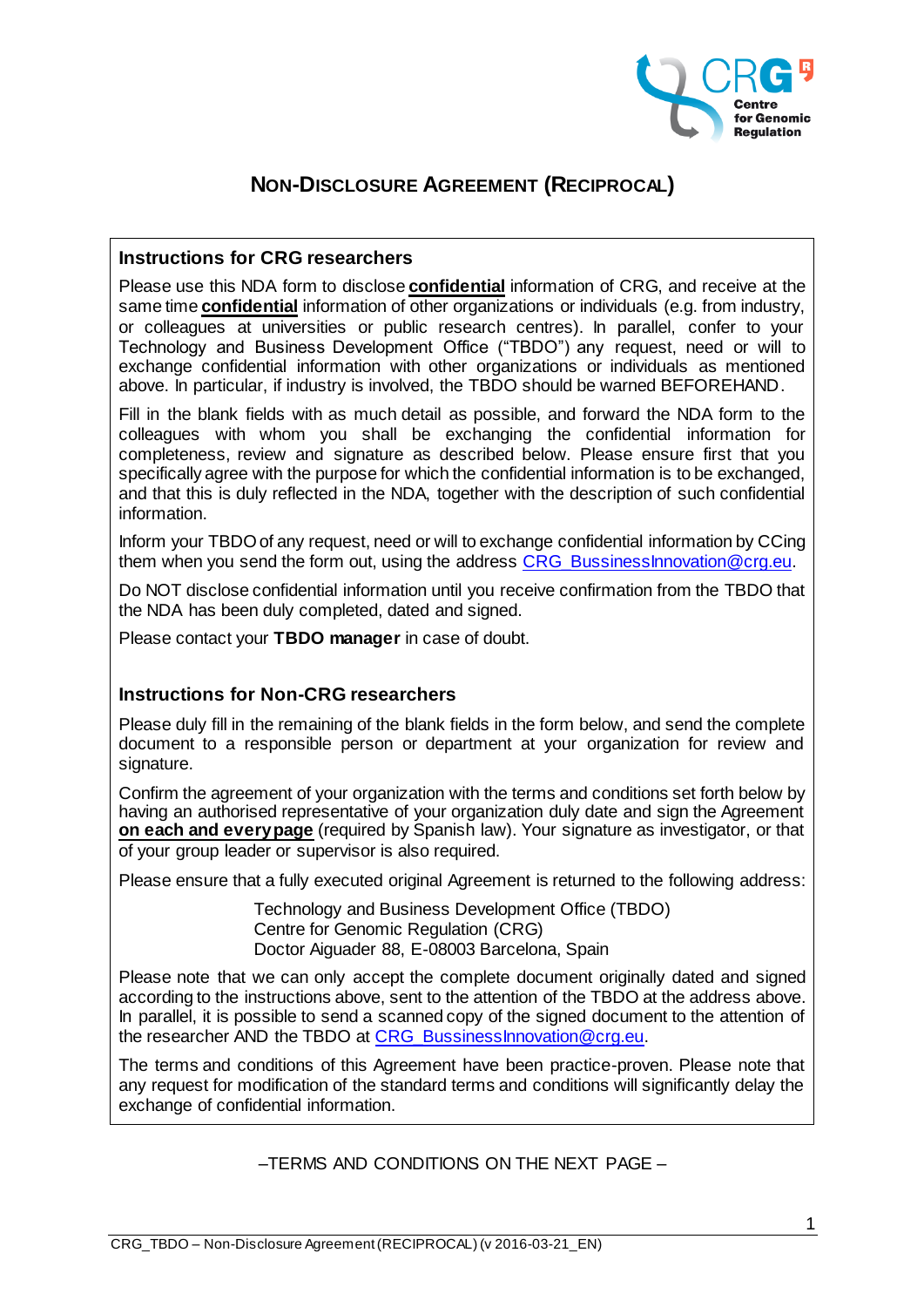## **NON-DISCLOSURE AGREEMENT (RECIPROCAL)**

This Agreement is made effective as of the date of  $(the 'Effective Date'')$ by and between:

FUNDACIÓ CENTRE DE REGULACIÓ GENÒMICA (hereinafter "CRG"), a non-for-profit Spanish foundation with tax registration number G-62426937, based in Barcelona, Spain, calle Doctor Aiguader 88, represented by Dr Pablo Cironi that acts in his capacity of Head of the Technology and Business Development Office (TBDO),

and,

(hereinafter "ORGANIZATION"), a with tax registration number based in represented by that acts in his/her capacity as

CRG and ORGANIZATION are collectively referred to as the "Parties" and individually as a "Party".

## **RECITALS**

**I.** WHEREAS, each Party is the owner of certain technical and business data and information relative to

(hereinafter the "Confidential Information");

- **II.** WHEREAS, such Confidential Information is not public knowledge but it is proprietary and/or confidential and is being disclosed by each Party to the other Party only under the terms and conditions of this document (hereinafter, the "Agreement");
- **III.** WHEREAS, both Parties to this Agreement consider the disclosure of the Confidential Information to the other to be necessary and desirable for the purpose of

(hereinafter the "Purpose"); and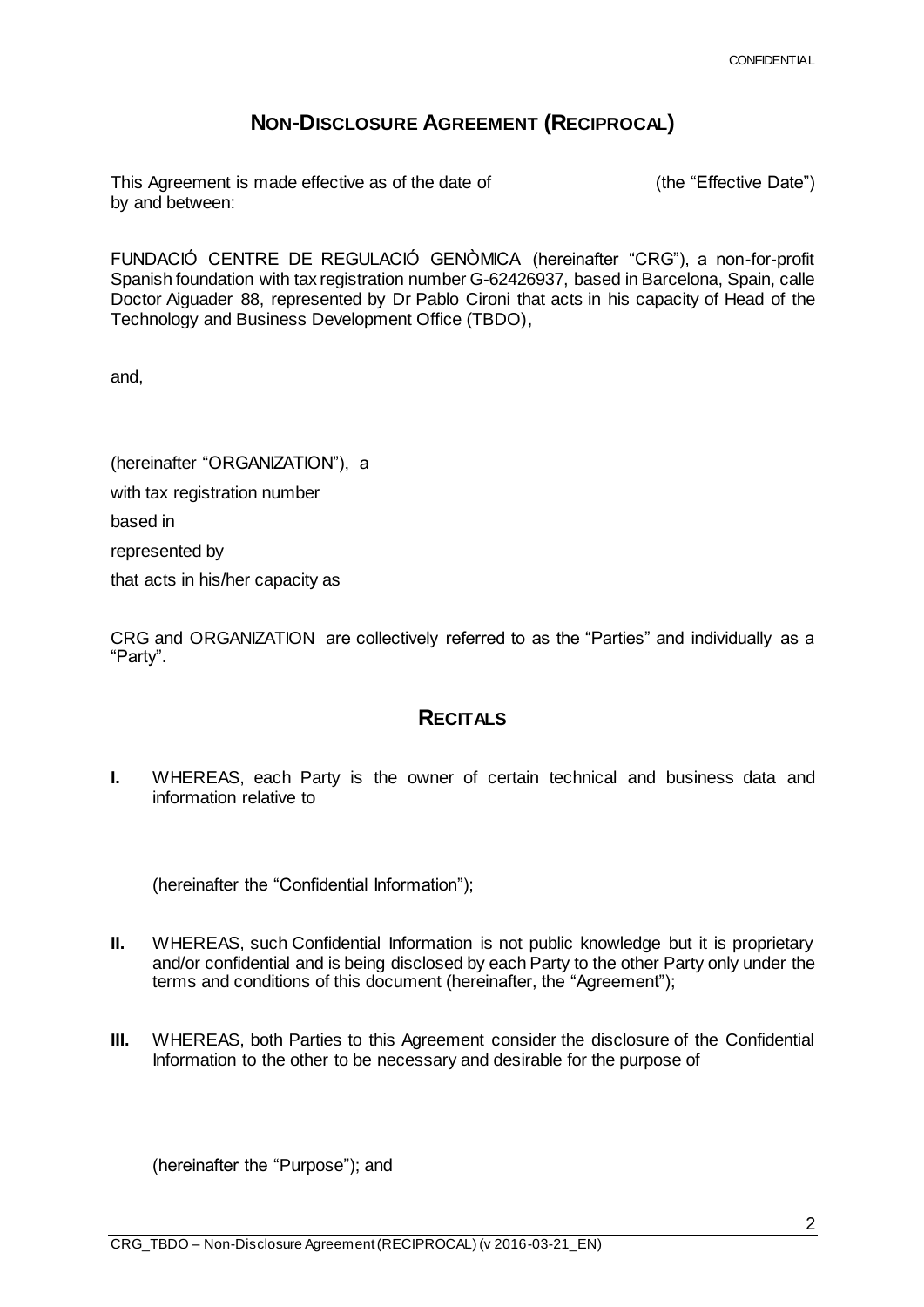**IV.** WHEREAS, this Agreement is being entered into by and between the Parties in order to protect the confidentiality and non-disclosure of their respective Confidential Information.

NOW, THEREFORE, in consideration of the mutual promises and covenants herein contained, and the mutual disclosure of confidential information, the Parties agree as follows:

## **CLAUSES**

## **1. Definition of Confidential Information**

"Confidential Information" means non-public information which is disclosed orally, electronically, visually or in a document or other tangible form and which is by nature confidential or is identified confidential by a Party to this Agreement (hereinafter the "DISCLOSING PARTY") or which, under the circumstances surrounding disclosure ought to be treated as confidential by the Party that receives such information (hereinafter "RECIPIENT"). Confidential Information includes, without limitation, information in tangible or intangible form relating to its installations, work and projects effectively carried out in such installations, accessible information by means of DISCLOSING PARTY's computer systems, including, without limitation, (i) scientific information, technical information, data, know-how, formulas, compositions, processes, documents, designs, sketches, photographs, plans, graphs, drawings or specifications, (ii) software, source or object codes, algorithms, or information about the methods, concepts and techniques on which software is based, (iii) amino/nucleic acid sequences, structural biology, or descriptions of any devices, cell lines or molecular models, (iv) clinical trial protocols, assays, services, studies, results, findings, inventions, ideas and other knowledge, or (v) finances, financial models, business plans and marketing plans, reports, clients, pricing information, suppliers, machinery, processes organization and current products or products in process, and information received from others that DISCLOSING PARTY is obligated to treat as confidential.

Confidential Information also includes the existence, terms and Purpose of this Agreement, the terms of any other agreements being discussed by the parties related to the Purpose, as well as the fact that any such discussions are taking place with respect thereto.

## **2. Use of the Confidential Information**

- 2.1. RECIPIENT shall use the Confidential Information only for the Purpose as set forth herein.
- 2.2. RECIPIENT agrees to hold in confidence any and all Confidential Information disclosed, and further agrees not to disclose Confidential Information to third parties without the prior written permission of DISCLOSING PARTY and restrict the use of Confidential Information to the Purpose (and not to use it for any other purpose).
- 2.3. RECIPIENT undertakes to use its best efforts to limit access to the Confidential Information under its control solely to RECIPIENT's employees whose access to the Confidential Information is essential, provided that such employees have been specifically informed of the confidentiality of the Confidential Information and have agreed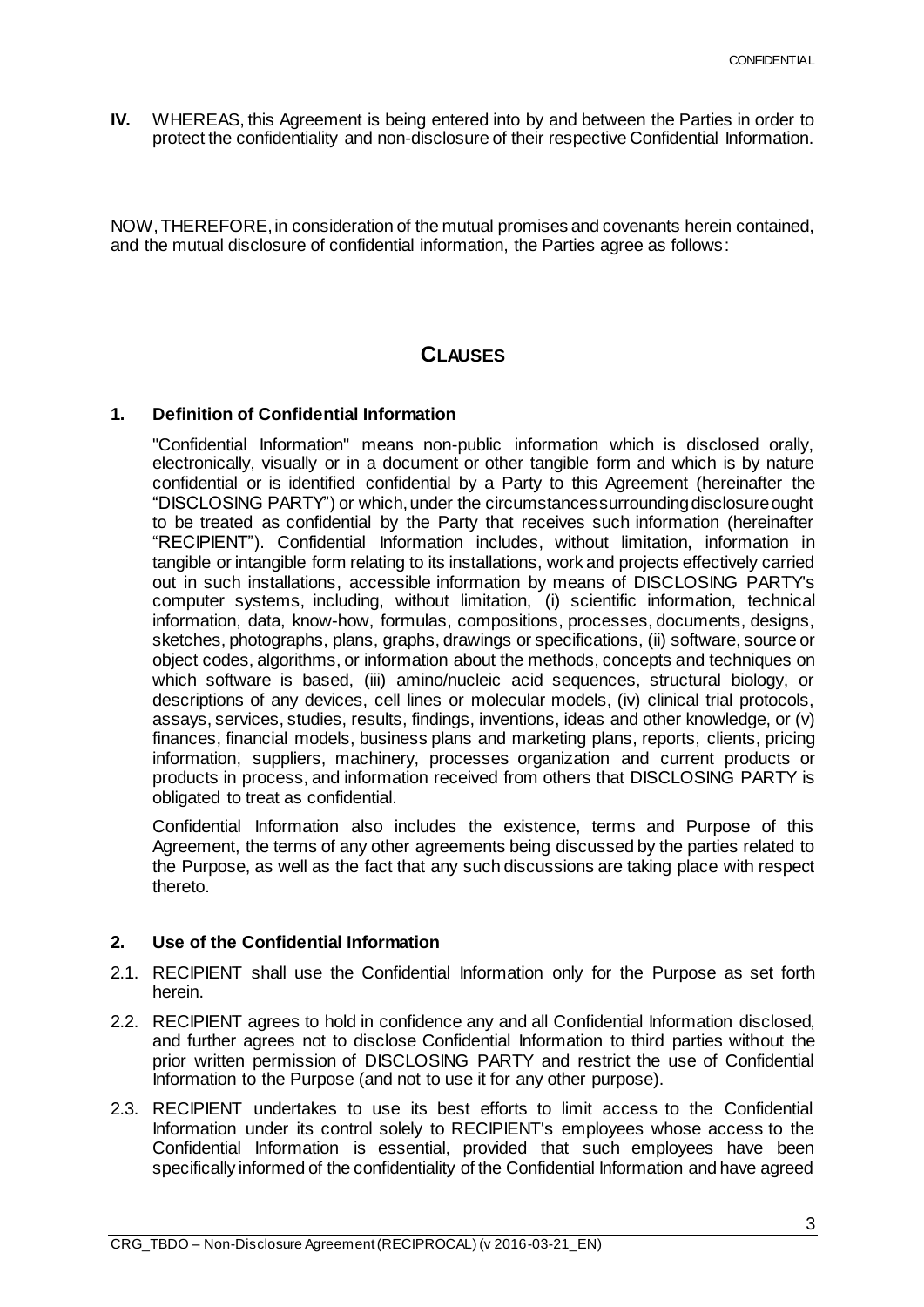to be bound by the terms of this Agreement, or have entered into an agreement of similar scope and obligations with RECIPIENT to protect the proprietary/confidential information of RECIPIENT, or the proprietary/confidential information of third parties in the RECIPIENT's possession. Notwithstanding the above, RECIPIENT shall remain liable for the compliance of the terms and conditions of this Agreement by its employees as if they were actions or omissions of the RECIPIENT.

- 2.4. RECIPIENT shall use at least the same degree of care with respect to Confidential Information that it uses to protect its own confidential information of a similar nature, but in no event less than a reasonable degree of care, to prevent the unauthorized use, disclosure or publication of the Confidential Information.
- 2.5. RECIPIENT shall not perform reverse engineering on any Confidential Information.

In particular, in the event that DISCLOSING PARTY provides any computer software and/or hardware to RECIPIENT as Confidential Information, RECIPIENT may not directly or indirectly, disassemble, decrypt, electronically scan, decompile or derive source code from the Confidential Information, or otherwise reverse engineer or attempt to reverse engineer the design and function of the Confidential Information.

2.6. RECIPIENT shall notify DISCLOSING PARTY immediately upon discovery of any unauthorized use or disclosure of Confidential Information, or any other breach of this Agreement by RECIPIENT and its employees, and will cooperate with DISCLOSING PARTY in every reasonable way to help DISCLOSING PARTY regain possession of the Confidential Information, and to prevent its further unauthorized use or disclosure.

## **3. Ownership of the Confidential Information**

- 3.1. All Confidential Information is and shall remain the property of DISCLOSING PARTY, and DISCLOSING PARTY may use such Confidential Information for any purpose without obligation to RECIPIENT. Neither the execution of this Agreement nor the furnishing or disclosing of any Confidential Information hereunder shall be construed as an assignment or transfer, either expressly or by implication, estoppel or otherwise, or as granting any express or implied rights or license to the RECIPIENT to, or under any patents, patent applications, inventions, design rights, copyrights, trademarks, trade secret information, or other intellectual and/or industrial property right of any kind now or hereafter owned by or controlled or possessed by DISCLOSING PARTY.
- 3.2. RECIPIENT covenants and undertakes not to use under its name (or register), nor shall it collaborate with any third party for said purpose, all or part of patent applications, inventions, design rights, copyrights, trademarks, trade secret information, or other intellectual and/or industrial property rights of any kind owned by or controlled or possessed by the DISCLOSING PARTY.

## **4. Limitations on Confidentiality**

Nothing in this Agreement shall be interpreted as placing any obligation of confidentiality and non-use by RECIPIENT with respect to any information that:

- (a) can be demonstrated to have been in the public domain as of the Effective Date of this Agreement, or legitimately comes into the public domain through no fault of the RECIPIENT;
- (b) can be demonstrated to have been known to or have been in the possession of the RECIPIENT prior to disclosure hereunder and was not acquired, directly or indirectly, from DISCLOSING PARTY;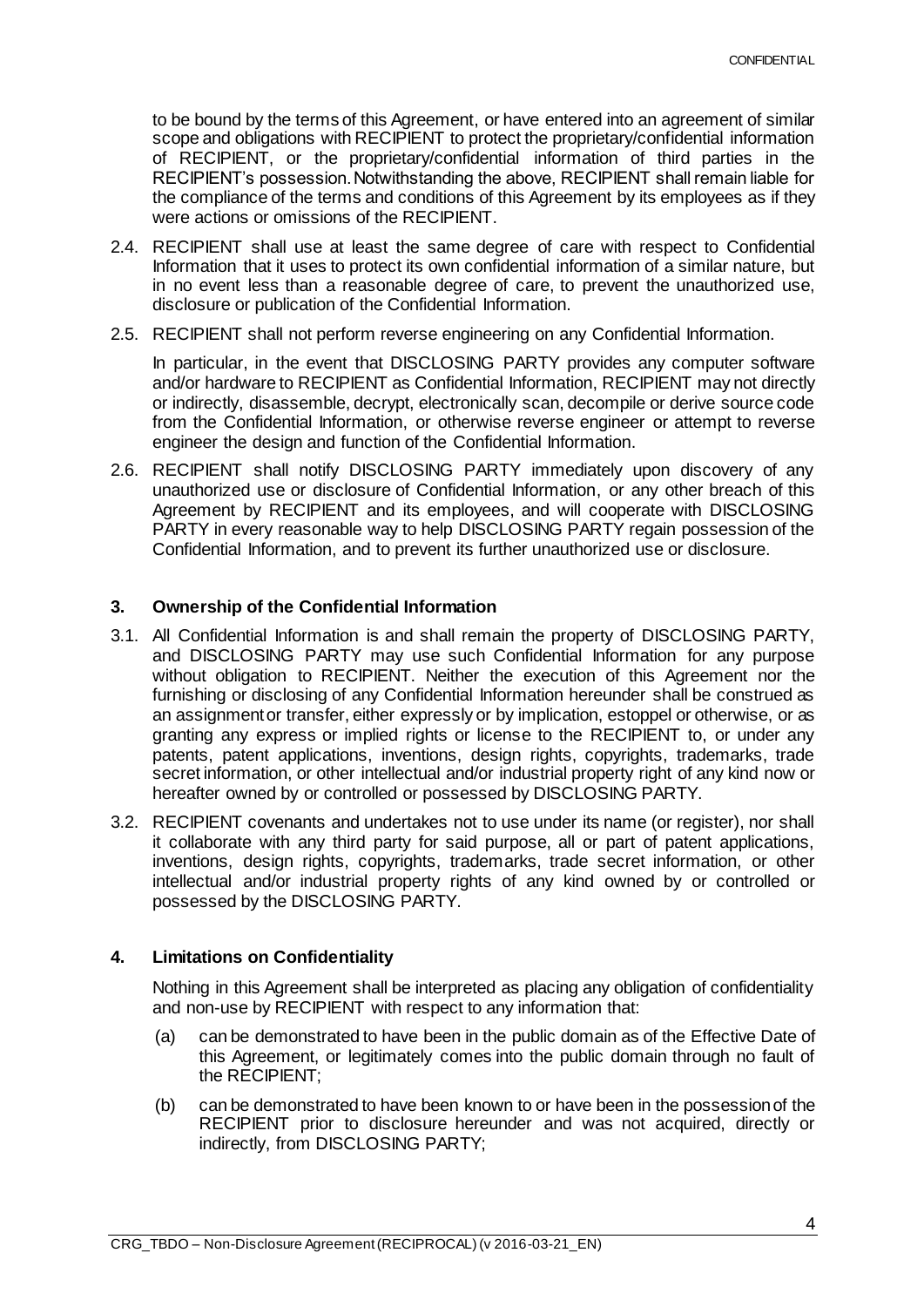- (c) can be demonstrated to have been rightfully received by the RECIPIENT after disclosure under this Agreement from an independent third party on a nonconfidential basis having the legal right to make such disclosure, and who did not acquire it, directly or indirectly, from DISCLOSING PARTY under a continuing obligation of confidentiality;
- (d) can be demonstrated to have been independently developed by or on behalf of the RECIPIENT without the aid, application or use of any information provided by DISCLOSING PARTY; or
- (e) is required to be disclosed pursuant to law or court order, court decision, or arbitration award, provided that RECIPIENT serves prior notice of such to DISCLOSING PARTY prior to disclosure and provides sufficient time to DISCLOSING PARTY to assert any exclusions or privileges that may be available by law or seek a protective order or other appropriate remedy to preserve the confidentiality of such information. In any event, RECIPIENT shall disclose only that portion of the information that is legally required to be disclosed and will exercise reasonable efforts to ensure that any information so disclosed will be accorded confidential treatment by the court or arbitrator through protective orders, filings under seal and other appropriate means.

#### **5. Limited Warranty and Liability**

DISCLOSING PARTY warrants that it has the right to disclose the Confidential Information to RECIPIENT. DISCLOSING PARTY makes no other warranties in respect of the Confidential Information and provides all information "as is", without any express or implied warranty of any kind, including any warranty as to merchantability, fitness for a particular purpose, accuracy, completeness or violation of third party industrial and/or intellectual property rights. In no event will DISCLOSING PARTY be liable for any special, incidental or consequential damages of any kind whatsoever resulting from the disclosure, use or receipt of the Confidential Information.

#### **6. Remedies**

The Parties acknowledge that monetary damages may not be a sufficient remedy for unauthorized disclosure of Confidential Information and that DISCLOSING PARTY shall be entitled, without waiving any other rights or remedies, to such injunctive or equitable relief as may be deemed proper by a court of competent jurisdiction.

## **7. Term**

- 7.1. This Agreement shall remain in full force and effect for a term of
	- from the Effective Date hereof, during which the exchanges of Confidential Information between the Parties pursuant to this Agreement shall take place, and for an additional term of five (5) years from the expiration or termination of this Agreement. This Agreement shall automatically terminate in case of failure to meet the Purpose.
- 7.2. Upon expiration or termination of this Agreement, whichever occurs first, RECIPIENT will immediately cease any and all disclosures or uses of Confidential Information and, upon request by DISCLOSING PARTY, all such information obtained from DISCLOSING PARTY, and all originals, copies, reproductions and summaries of the Confidential Information, and all other tangible materials and devices provided to RECIPIENT as Confidential Information will be delivered and returned to DISCLOSING PARTY or, at the DISCLOSING PARTY's option, destroyed and/or erased (where held electronically) within fifteen (15) days from the expiration or termination of this Agreement, provided